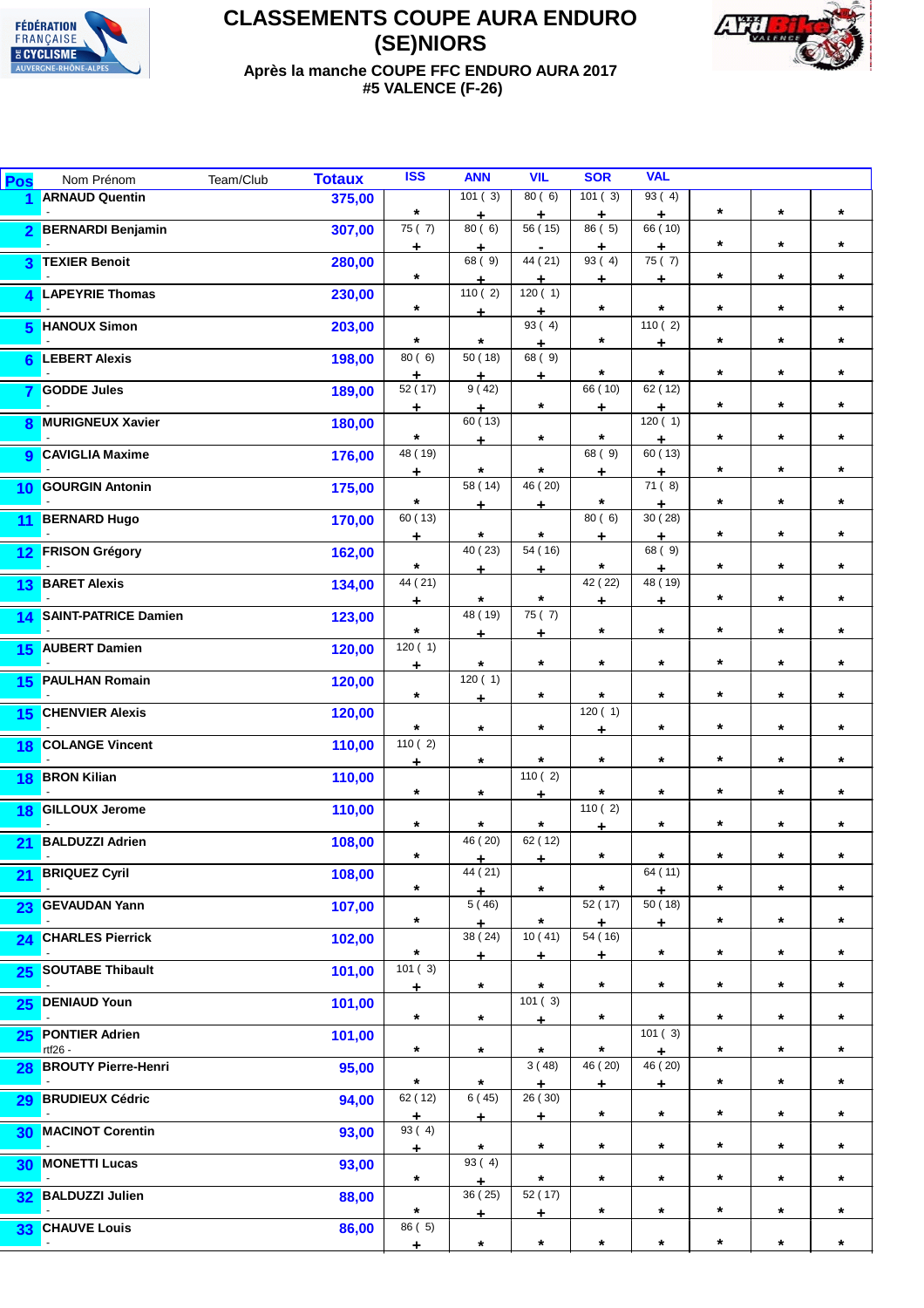**Pos** Nom Prénom Team/Club

## Après la manche COUPE FFC ENDURO AURA 2017 #5 VALENCE (F-26)

CATEGORIES

|    |                                                     | <b>Totaux</b> | <b>ISS</b>          | <b>ANN</b>           | <b>VIL</b>    | <b>SOR</b>   |              |         |         |         |
|----|-----------------------------------------------------|---------------|---------------------|----------------------|---------------|--------------|--------------|---------|---------|---------|
| 33 | <b>BACCHIOCCHI Adrien</b>                           | 86,00         | $\star$             | 86(5)<br>÷           | $\star$       | $\star$      | $\star$      | $\star$ | $\star$ | $\star$ |
| 33 | <b>PONTAL Yannick</b>                               | 86,00         | $\star$             | $\star$              | 86 (5)<br>÷   | $\ast$       | $\star$      | $\star$ | $\star$ | $\star$ |
| 33 | <b>LEGASTELOIS Thibaut</b><br>VTT Ardbike Valence - | 86,00         | $\star$             | $\star$              | $\star$       | $\star$      | 86 (5)<br>٠  | $\star$ | $\star$ | $\star$ |
| 37 | <b>ARDITTI Gilles</b><br>$G.A.M -$                  | 80,00         | $\star$             | $\star$              | $\star$       | $\star$      | 80(6)<br>÷   | $\star$ | $\star$ | $\star$ |
| 38 | <b>JEANDEL Louis</b>                                | 75,00         | $\star$             | 75(7)                | $\star$       | $\star$      | $\star$      | $\star$ | $\star$ | $\star$ |
| 38 | <b>GONDOUIN Antoine</b>                             | 75,00         | $\star$             | ÷<br>$\star$         | $\star$       | 75(7)        | $\star$      | $\star$ | $\star$ | $\star$ |
| 40 | <b>WEISS William</b>                                | 71,00         | 71(8)               | $\star$              | $\star$       | ۰<br>$\star$ | $\star$      | *       | $\star$ | $\star$ |
| 40 | <b>MARNAY Maurian</b>                               | 71,00         | ÷<br>$\ast$         | 71(8)                | $\star$       | $\star$      | $\star$      | $\star$ | $\star$ | $\star$ |
| 40 | <b>BONNET Guillaume</b>                             | 71,00         | $\star$             | ÷.<br>$\star$        | 71(8)         | $\star$      | $\star$      | $\star$ | $\star$ | $\star$ |
|    | 40 NICOLOT Jean Baptiste                            | 71,00         | $\star$             | $\star$              | ÷<br>$\star$  | 71(8)        | $\star$      | $\star$ | $\star$ | $\star$ |
| 44 | <b>MAGNEA Clément</b>                               | 69,00         | $\star$             | $\star$              | 15(36)        | ٠<br>$\star$ | 54 (16)      | $\star$ | $\star$ | $\star$ |
| 45 | <b>BLONDEAU Thomas</b>                              | 68,00         | 68 (9)              | $\star$              | ٠<br>$\star$  | $\star$      | ÷<br>$\star$ | $\star$ | $\star$ | $\star$ |
| 46 | <b>PONCEY MURCIA Rodolphe</b>                       | 66,00         | ٠<br>66 (10)        | $\star$              | $\star$       | $\star$      | $\star$      | $\star$ | $\star$ | $\star$ |
| 46 | <b>PAYET Florent</b>                                | 66,00         | ÷<br>$\star$        | 66 (10)              | $\star$       | $\star$      | $\star$      | $\star$ | $\star$ | $\star$ |
| 46 | <b>DAUMAS Théo</b>                                  | 66,00         | $\star$             | ÷<br>$\star$         | 66 (10)       | $\star$      | $\star$      | $\star$ | $\star$ | $\star$ |
| 49 | <b>LORSON Benjamin</b>                              | 64,00         | 64 (11)             | $\star$              | ÷<br>$\star$  | $\star$      | $\star$      | $\star$ | $\star$ | $\star$ |
| 49 | <b>REDOIS Lucas</b>                                 | 64,00         | $\div$<br>$\star$   | 64 (11)              | $\star$       | $\star$      | $\star$      | $\star$ | $\star$ | $\star$ |
| 49 | <b>FREYCENON Mickael</b>                            | 64,00         | $\star$             | ÷<br>$\star$         | 64 (11)       | $\star$      | $\star$      | *       | $\star$ | $\star$ |
| 49 | <b>PASSET Thibaut</b>                               | 64,00         | $\star$             | $\star$              | ٠<br>$\star$  | 64 (11)      | $\star$      | $\star$ | $\star$ | $\star$ |
| 49 | <b>DUCROS Loïc</b>                                  | 64,00         | 50 (18)             | $\star$              | 14 (37)       | ÷<br>$\star$ | $\star$      | $\star$ | $\star$ | $\star$ |
|    | 49 FLOURET Mathieu                                  | 64,00         | ÷<br>$\star$        | 16 (35)              | ٠<br>48 (19)  | $\star$      | $\star$      | $\star$ | $\star$ | $\star$ |
| 49 | <b>FOGLAR Lukas</b>                                 | 64,00         | $\star$             | ÷<br>$\star$         | ÷<br>6 (45)   | $\star$      | 58 (14)      | $\star$ | $\star$ | $\star$ |
|    | 49 MASURIER Vivien                                  | 64,00         | $\star$             | $\star$              | ÷<br>$\star$  | 30(28)       | ٠<br>34(26)  | $\star$ | $\star$ | $\star$ |
| 57 | <b>SAINT-AUBIN Christophe</b>                       | 62,00         | $\star$             | 62(12)               | $\star$       | ÷<br>$\star$ | ÷<br>$\star$ | $\star$ | $\star$ | $\star$ |
| 57 | <b>PETIT Sébastien</b>                              | 62,00         | $\star$             | ÷<br>$\star$         | $\star$       | 62 (12)      | $\star$      | $\star$ | $\star$ | $\star$ |
| 59 | <b>LAUTHIER Florent</b>                             | 60,00         | $\star$             | $\star$              | 60 (13)       | ۰<br>$\star$ | $\star$      | $\star$ | $\star$ | $\star$ |
| 59 | <b>DALLA COSTA Franck</b>                           | 60,00         | $\star$             | $\star$              | ٠<br>$\star$  | 60 (13)      | $\star$      | $\star$ | $\star$ | $\star$ |
| 59 | <b>GAUGAIN Valentin</b>                             | 60,00         | $\star$             | 2(49)                | $\star$       | ٠<br>58 (14) | $\star$      | $\star$ | $\star$ | $\star$ |
| 62 | <b>SAGE Clément</b>                                 | 58,00         | $\overline{58(14)}$ | Ł<br>$\star$         | $\star$       | ÷<br>$\star$ | $\star$      | $\star$ | $\star$ | $\star$ |
| 62 | <b>PESENTI Yoan</b>                                 | 58,00         | ÷<br>$\star$        | $\star$              | 58 (14)       | $\star$      | $\star$      | $\star$ | $\star$ | $\star$ |
| 64 | <b>GALLIER</b>                                      | 56,00         | 56 (15)             | $\star$              | ÷.<br>$\star$ | $\star$      | $\star$      | $\star$ | $\star$ | $\star$ |
| 64 | <b>WIRZ Gael</b>                                    | 56,00         | ÷<br>$\star$        | $\overline{56}$ (15) | $\star$       | $\star$      | $\star$      | $\star$ | $\star$ | $\star$ |
| 64 | <b>NICOLAT Yann</b>                                 | 56,00         | $\star$             | ÷.<br>$\star$        | $\star$       | 56 (15)      | $\star$      | $\star$ | $\star$ | $\star$ |
|    | 64 ROBIN Stephen<br>Team planet ride -              | 56,00         | $\star$             | $\star$              | $\star$       | ٠<br>$\star$ | 56 (15)      | $\star$ | $\star$ | $\star$ |
|    | 68 TRONCHE Gabriel                                  | 54,00         | 54(16)              | $\star$              | $\star$       | $\star$      | ÷<br>$\star$ | $\star$ | $\star$ | $\star$ |
| 68 | <b>ROISSARD Julien</b>                              | 54,00         | ٠<br>$\star$        | $\overline{54}$ (16) | $\star$       | $\star$      | $\star$      | $\star$ | $\star$ | $\star$ |
|    |                                                     |               |                     | ÷                    |               |              |              |         |         |         |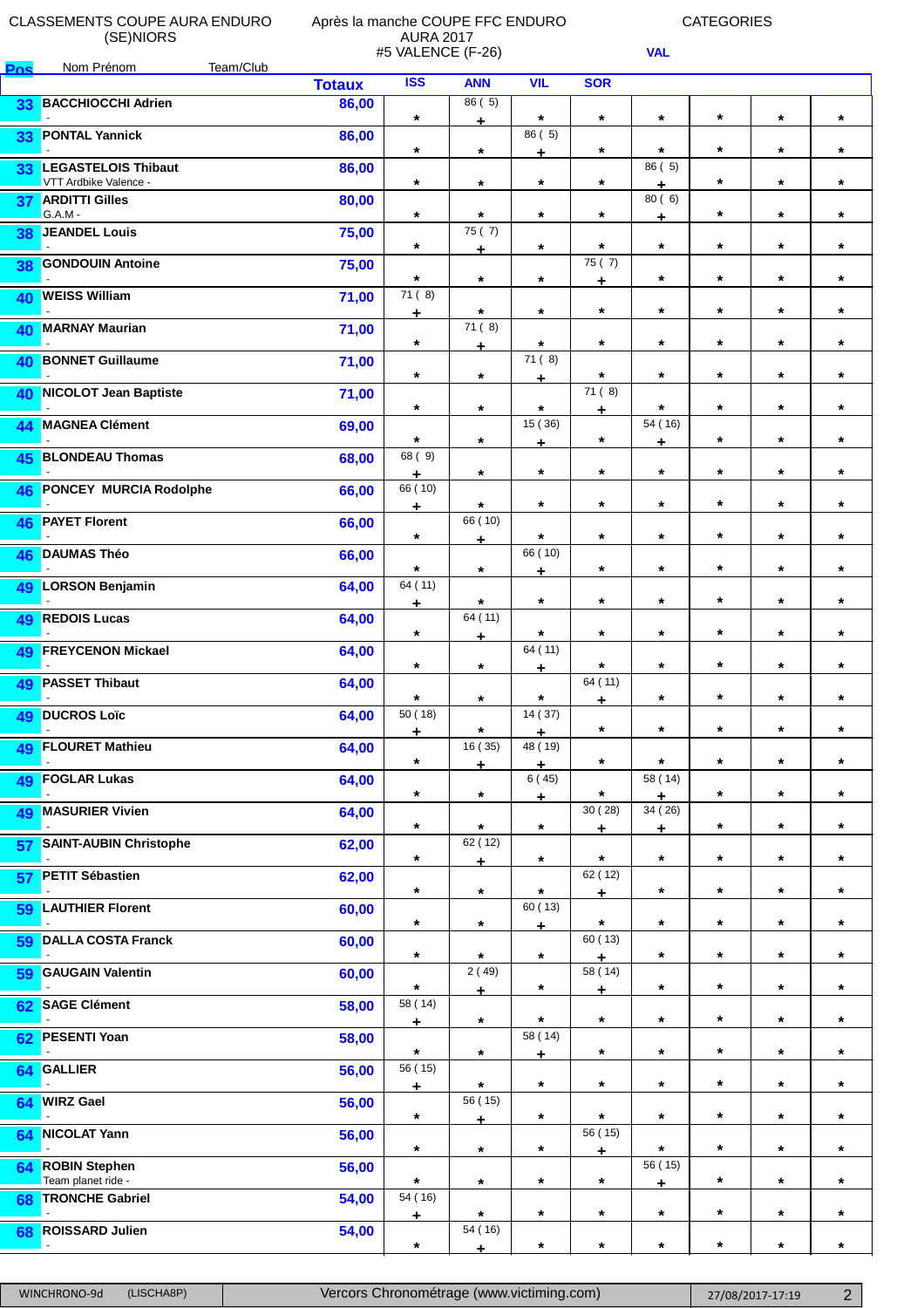**Pos** Nom Prénom Team/Club

#### Après la manche COUPE FFC ENDURO AURA 2017 #5 VALENCE (F-26)

CATEGORIES

٦

|     |                                                      | <b>Totaux</b> | ISS                            | <b>ANN</b>        | <b>VIL</b>   | <b>SOR</b>        |                  |         |         |         |
|-----|------------------------------------------------------|---------------|--------------------------------|-------------------|--------------|-------------------|------------------|---------|---------|---------|
| 70  | <b>DANDA Maxime</b>                                  | 52,00         | $\star$                        | 52(17)<br>÷       | $\star$      | $\star$           | $\star$          | $\star$ | $\star$ | $\star$ |
| 70  | <b>CHAVAS Alexis</b><br>Cavalerie bikes -            | 52,00         | $\star$                        | $\star$           | $\star$      | $\star$           | 52 (17)<br>$\pm$ | $\star$ | $\star$ | $\star$ |
| 72  | <b>ALTHUSSER Corentin</b>                            | 50,00         | $\star$                        | $\star$           | 50(18)       | $\star$           | $\star$          | $\star$ | $\star$ | $\star$ |
| 72  | <b>TEPPE Laurent</b>                                 | 50,00         | $\star$                        | $\star$           | ÷<br>$\star$ | 50(18)            | $\star$          | $\star$ | $\star$ | $\star$ |
| 74  | <b>MARQUE Mikael</b>                                 | 48,00         | $\star$                        | $\star$           | $\star$      | ٠<br>48 (19)<br>÷ | $\star$          | $\star$ | $\star$ | $\star$ |
| 75  | <b>FAVRE-GIRAUD Yannick</b>                          | 47,00         | $\star$                        | $\star$           | $\star$      | 32 (27)<br>٠      | 15 (36)<br>٠     | $\star$ | $\star$ | $\star$ |
| 76  | <b>MILLAUD Florian</b>                               | 46,00         | 46 (20)<br>٠                   | $\star$           | $\star$      | $\star$           | $\star$          | $\star$ | $\star$ | $\star$ |
| 76  | <b>DOUSSOT François</b>                              | 46,00         | $\star$                        | 22 (32)<br>÷.     | 24 (31)<br>÷ | $\star$           | $\star$          | $\star$ | $\star$ | $\star$ |
| 76  | LE DROGOFF Damien                                    | 46,00         | $\star$                        | $\star$           | $\star$      | 40 (23)<br>÷      | 6(45)<br>٠       | $\star$ | $\star$ | $\star$ |
| 79  | <b>MOSNIER Virgile</b>                               | 45,00         | 11(40)<br>٠                    | $\star$           | $\star$      | 34 (26)<br>٠      | $\star$          | $\star$ | $\star$ | $\star$ |
| 80  | <b>CANTOT Gilles</b>                                 | 44,00         | $\star$                        | $\star$           | $\star$      | 44 (21)<br>÷      | $\star$          | $\star$ | $\star$ | $\star$ |
| 80  | <b>LAVOLÉ Thomas</b>                                 | 44,00         | $\star$                        | $\star$           | $\star$      | $\star$           | 44 (21)<br>÷     | $\star$ | $\star$ | $\star$ |
| 82  | <b>LE DROGO Yann</b>                                 | 42,00         | 42 (22)<br>÷                   | $\star$           | $\star$      | $\star$           | $\star$          | $\star$ | $\star$ | $\star$ |
| 82  | <b>MEUZARD Théo</b>                                  | 42,00         | $\star$                        | 42 (22)<br>÷      | $\star$      | $\star$           | $\star$          | $\star$ | $\star$ | $\star$ |
| 82  | <b>ROCAFORT Mathieu</b>                              | 42,00         | $\star$                        | $\star$           | 42 (22)<br>÷ | $\star$           | $\star$          | $\star$ | $\star$ | $\star$ |
| 82  | <b>BERERD Franck</b><br>L'appartelier -              | 42,00         | $\star$                        | $\star$           | $\star$      | $\ast$            | 42 (22)<br>÷     | $\star$ | $\star$ | $\star$ |
| 86  | <b>HERAULT Xavier</b>                                | 40,00         | 40 (23)<br>÷                   | $\star$           | $\star$      | $\star$           | $\star$          | $\star$ | $\star$ | $\star$ |
| 86  | <b>BONTEMPS Patrick</b>                              | 40,00         | $\star$                        | $\star$           | 40 (23)<br>٠ | $\star$           | $\star$          | $\star$ | $\star$ | $\star$ |
| 86  | <b>WAHL Eric</b>                                     | 40,00         | $\star$                        | $\star$           | $\star$      | $\star$           | 40 (23)<br>٠     | $\star$ | $\star$ | $\star$ |
| 89  | <b>VINCENT Damien</b>                                | 38,00         | 38(24)<br>$\ddot{\phantom{0}}$ | $\star$           | $\star$      | $\star$           | $\star$          | $\star$ | $\star$ | $\star$ |
| 89  | <b>BREYSSE William</b>                               | 38,00         | $\star$                        | $\star$           | 38 (24)<br>÷ | $\star$           | $\star$          | $\star$ | $\star$ | $\star$ |
| 89  | <b>MILESI Jean-Baptiste</b>                          | 38,00         | $\star$                        | $\star$           | $\star$      | 38(24)<br>÷       | $\star$          | $\star$ | $\star$ | $\star$ |
| 89  | <b>SANCHEZ Romain</b><br>les sangliers du cabardes - | 38,00         | $\star$                        | $\star$           | $\star$      | $\star$           | 38 (24)<br>÷     | $\star$ | $\star$ | $\star$ |
| 93  | <b>COTTE Simon</b>                                   | 36,00         | 36 (25)<br>$\pm$               | $\star$           | $\star$      | $\star$           | $\star$          | $\star$ | $\star$ | $\star$ |
| 93  | <b>EVARD Cédric</b>                                  | 36,00         | $\star$                        | $\star$           | 36 (25)<br>۰ | $\star$           | $\star$          | $\star$ | $\star$ | $\star$ |
| 93  | <b>BAL Samuel</b>                                    | 36,00         | $\star$                        | $\star$           | $\star$      | 36 (25)<br>÷      | $\star$          | $\star$ | $\star$ | $\star$ |
| 93  | <b>MARITON Fabien</b><br>Team Klairette -            | 36,00         | $\star$                        | $\star$           | $\star$      | $\star$           | 36 (25)<br>÷     | $\star$ | $\star$ | $\star$ |
| 97  | <b>ASTIER Matthieu</b>                               | 35,00         | 28 (29)<br>÷                   | $\star$           | 7(44)<br>÷   | $\star$           | $\star$          | $\star$ | $\star$ | $\star$ |
| 98  | <b>SURMAIN Jorian</b>                                | 34,00         | 34 (26)<br>٠                   | $\star$           | $\star$      | $\star$           | $\star$          | $\star$ | $\star$ | $\star$ |
| 98  | <b>SALLET Gautier</b>                                | 34,00         | $\star$                        | 34 (26)<br>÷.     | $\star$      | $\star$           | $\star$          | $\star$ | $\star$ | $\star$ |
| 98  | <b>RAMADE Thomas</b>                                 | 34,00         | $\star$                        | $\star$           | 34 (26)<br>÷ | $\star$           | $\star$          | $\star$ | $\star$ | $\star$ |
| 101 | <b>RASMUS Tom</b>                                    | 32,00         | 32(27)<br>٠                    | $\star$           | $\star$      | $\star$           | $\star$          | $\star$ | $\star$ | $\star$ |
| 101 | <b>PACCARD Yoann</b>                                 | 32,00         | $\star$                        | 32 (27)<br>$\div$ | $\star$      | $\star$           | $\star$          | $\star$ | $\star$ | $\star$ |
| 101 | <b>BENAYOUN Pierre</b>                               | 32,00         | $\star$                        | $\star$           | 32 (27)<br>÷ | $\star$           | $\star$          | $\star$ | $\star$ | $\star$ |
| 101 | <b>MOREN David</b><br>les sangliers du cabardes -    | 32,00         | $\star$                        | $\star$           | $\star$      | $\star$           | 32(27)<br>٠      | $\star$ | $\star$ | $\star$ |
| 105 | <b>NICON Jérémy</b>                                  | 30,00         | 30(28)<br>$\frac{1}{2}$        | $^\star$          | $\star$      | $\star$           | $\star$          | $\star$ | $\star$ | $\star$ |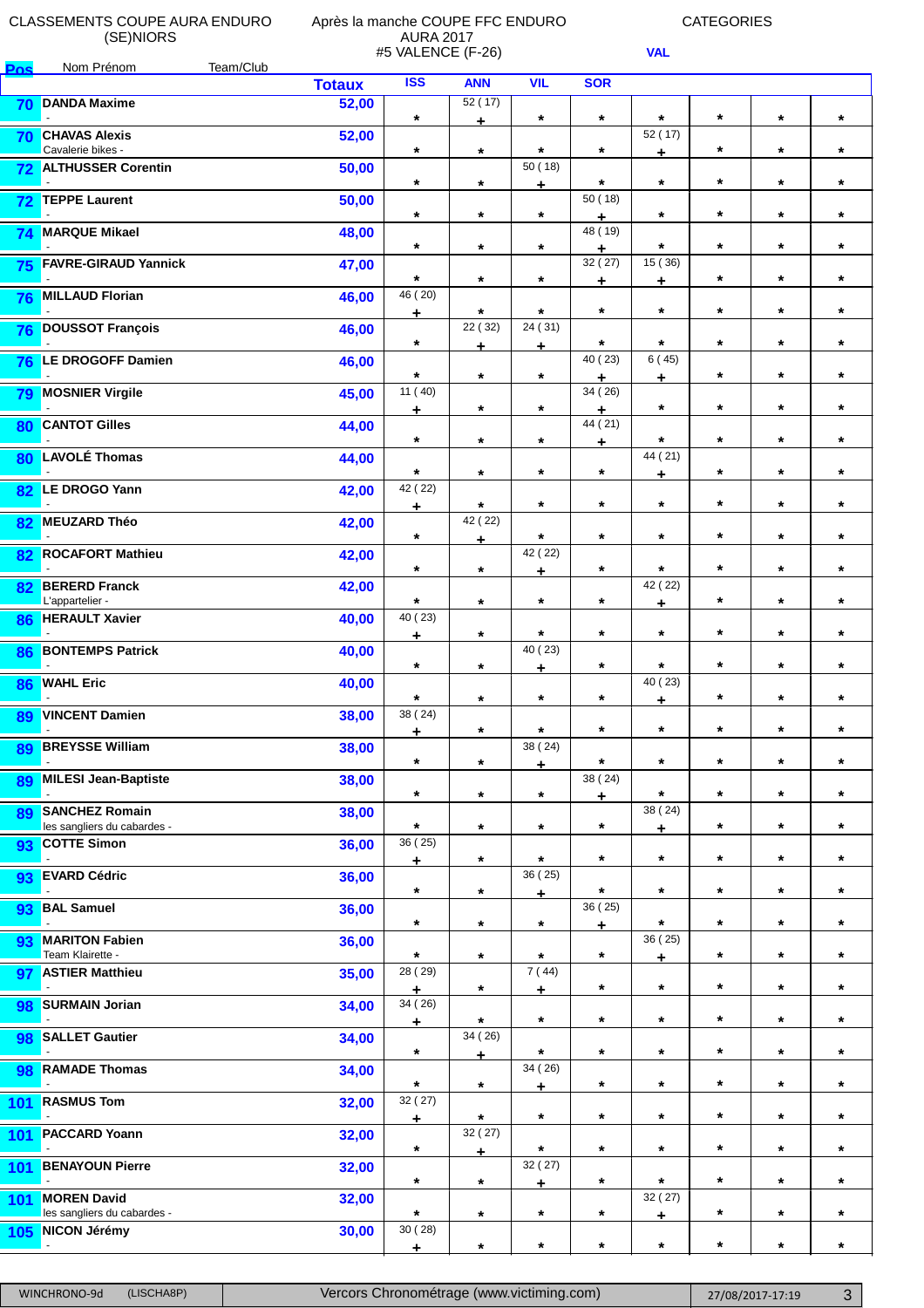**Pos** Nom Prénom Team/Club

#### Après la manche COUPE FFC ENDURO AURA 2017 #5 VALENCE (F-26)

CATEGORIES

|       |                                                              | <b>Totaux</b> | <b>ISS</b>       | <b>ANN</b>   | <b>VIL</b>        | <b>SOR</b>       |                                 |         |         |         |
|-------|--------------------------------------------------------------|---------------|------------------|--------------|-------------------|------------------|---------------------------------|---------|---------|---------|
| 105   | <b>CROZ Romain</b>                                           | 30,00         | $\star$          | 30(28)<br>٠  | $\star$           | $\star$          | $\star$                         | $\star$ | $\star$ | $\star$ |
| 105   | <b>GAUDILLERE Antonin</b>                                    | 30,00         | $\star$          | $\star$      | 30(28)<br>÷       | $\star$          | $\star$                         | $\star$ | $\star$ | $\star$ |
| 108   | <b>MASOYE Maxime</b>                                         | 28,00         | $\star$          | 28 (29)      | $\star$           | $\star$          | $\star$                         | $\star$ | $\star$ | $\star$ |
| 108   | <b>LE GALL Maxime</b>                                        | 28,00         | $\star$          | Ł<br>$\star$ | 28 (29)           | $\star$          | $\star$                         | $\star$ | $\star$ | $\star$ |
| 108   | <b>GIRAUD Florent</b>                                        | 28,00         | $\star$          | $\star$      | ÷<br>$\star$      | 28 (29)          | $\star$                         | $\star$ | $\star$ | $\star$ |
| 108   | <b>MARTINEAU Basile</b>                                      | 28,00         | $\star$          | $\star$      | $\star$           | ÷<br>$\star$     | 28 (29)                         | $\star$ | $\star$ | $\star$ |
| 112   | <b>GUICHARDOT Etienne</b>                                    | 26,00         | 26(30)<br>٠      | $\star$      | $\star$           | $\star$          | ٠<br>$\star$                    | $\star$ | $\star$ | $\star$ |
| $112$ | <b>SOUCHEYRE Thomas</b>                                      | 26,00         | $\star$          | 26 (30)<br>÷ | $\star$           | $\star$          | $\star$                         | $\star$ | $\star$ | $\star$ |
| 112   | <b>LAMOISE Guilhem</b>                                       | 26,00         | $\star$          | $\star$      | $\star$           | 26 (30)<br>÷     | $\star$                         | $\star$ | $\star$ | $\star$ |
| 112   | <b>HAVARD Guillaume</b>                                      | 26,00         | $\star$          | $\star$      | $\star$           | $\star$          | 26 (30)<br>٠                    | $\star$ | $\star$ | $\star$ |
| 116   | <b>LOPES Fabio</b>                                           | 24,00         | 24 (31)<br>÷     | $\star$      | $\star$           | $\star$          | $\star$                         | $\star$ | $\star$ | $\star$ |
| 116   | <b>CABOCHE Thomas</b>                                        | 24,00         | $\star$          | 24(31)<br>÷  | $\star$           | $\star$          | $\star$                         | $\star$ | $\star$ | $\star$ |
| 116   | <b>CORNET Guillaume</b>                                      | 24,00         | $\star$          | $\star$      | $\star$           | 24 (31)<br>÷     | $\star$                         | $\star$ | $\star$ | $\star$ |
| 116   | <b>PALUSZEZAK Julien</b><br>Chevaliers enduro des Monts du - | 24,00         | $\star$          | $\star$      | $\star$           | $\star$          | 24 (31)<br>$\ddot{\phantom{0}}$ | $\star$ | $\star$ | $\star$ |
| 116   | <b>LEJEUNE Sébastien</b>                                     | 24,00         | $\star$          | 12 (39)<br>÷ | 12 (39)<br>÷      | $\star$          | $\star$                         | $\star$ | $\star$ | $\star$ |
| 121   | <b>BIARD Sébastien</b>                                       | 23,00         | $\star$          | $\star$      | $\star$           | 15 (36)<br>٠     | 8(43)<br>٠                      | $\star$ | $\star$ | $\star$ |
| 122   | <b>NOGUERO Robin</b>                                         | 22,00         | 22 (32)<br>÷.    | $\star$      | $\star$           | $\star$          | $\star$                         | $\star$ | $\star$ | $\star$ |
| 122   | <b>VASQUEZ Arnaud</b>                                        | 22,00         | $\star$          | $\star$      | 22 (32)<br>÷      | $\star$          | $\star$                         | $\star$ | $\star$ | $\star$ |
| 122   | <b>PANON Yannick</b>                                         | 22,00         | $\star$          | $\star$      | $\star$           | 22 (32)<br>÷     | $\star$                         | $\star$ | $\star$ | $\star$ |
| 122   | <b>CAVALIER Mathieu</b><br>SJVC -                            | 22,00         | $\star$          | $\star$      | $\star$           | $\star$          | 22 (32)<br>÷                    | $\star$ | $\star$ | $\star$ |
| 122   | <b>THOMAS Léo</b>                                            | 22,00         | 20 (33)<br>÷     | $\star$      | $\star$           | 2(49)<br>٠       | $\star$                         | $\star$ | $\star$ | $\star$ |
| 122   | <b>PASTORE Olivier</b>                                       | 22,00         | $\star$          | 14 (37)<br>÷ | $\star$           | 8(43)<br>÷       | $\star$                         | $\star$ | $\star$ | $\star$ |
| 128   | <b>LEJEUNE Thibau</b>                                        | 20,00         | $\star$          | 20(33)<br>÷  | $\star$           | $\star$          | $\star$                         | $\star$ | $\star$ | $\star$ |
| 128   | <b>BAILLON Samuel</b>                                        | 20,00         | $\star$          | $\star$      | 20(33)<br>÷       | $\star$          | $\star$                         | $\star$ | $\star$ | $\star$ |
| 128   | <b>PIREDDA Raphaël</b>                                       | 20,00         | $\star$          | $\star$      | $\star$           | 20(33)<br>۰      | $\star$                         | $\star$ | $\star$ | $\star$ |
| 128   | <b>GUÉRIN Cédric</b>                                         | 20,00         | $\star$          | $\star$      | $\star$           | $\star$          | 20(33)<br>٠                     | $\star$ | $\star$ | $\star$ |
| 132   | <b>DEHONT Jerome</b>                                         | 18,00         | 18 (34)<br>$\pm$ | $\star$      | $\star$           | $\star$          | $\star$                         | $\star$ | $\star$ | $\star$ |
| 132   | <b>PEYSSONNEAUX Sébastien</b>                                | 18,00         | $\star$          | 18 (34)<br>Ł | $\star$           | $\star$          | $\star$                         | $\star$ | $\star$ | $\star$ |
| 132   | <b>MALISSARD Paul</b>                                        | 18,00         | $\star$          | $\star$      | 18 (34)<br>$\div$ | $\star$          | $\star$                         | $\star$ | $\star$ | $\star$ |
| 132   | <b>GEOFFRET Maximilien</b>                                   | 18,00         | $\star$          | $\star$      | $\star$           | 18 (34)<br>$\pm$ | $\star$                         | $\star$ | $\star$ | $\star$ |
| 132   | <b>TEYSSIER Benjamin</b><br>Stach Team -                     | 18,00         | $\star$          | $\star$      | $\star$           | $\star$          | 18 (34)<br>۰                    | $\star$ | $\star$ | $\star$ |
| 137   | <b>MOSSIERE Xavier</b>                                       | 16,00         | 16 (35)<br>÷     | $\star$      | $\star$           | $\star$          | $\star$                         | $\star$ | $\star$ | $\star$ |
| 137   | <b>FAVREAU Jean-Louis</b>                                    | 16,00         | $\star$          | $\star$      | 16 (35)<br>÷      | $\star$          | $\star$                         | $\star$ | $\star$ | $\star$ |
| 137   | <b>MONTEIL Antoine</b>                                       | 16,00         | $\star$          | $\star$      | $\star$           | 16(35)<br>۰      | $\star$                         | $\star$ | $\star$ | $\star$ |
| 137   | <b>BERNARD Cedric</b>                                        | 16,00         | $\star$          | $\star$      | $\star$           | $\star$          | 16 (35)<br>÷                    | $\star$ | $\star$ | $\star$ |
| 141   | <b>CHANCRIN Guillaume</b><br>$\sim$                          | 15,00         | 15 (36)<br>÷     | $\star$      | $\star$           | $\star$          | $\star$                         | $\star$ | $\star$ | $\star$ |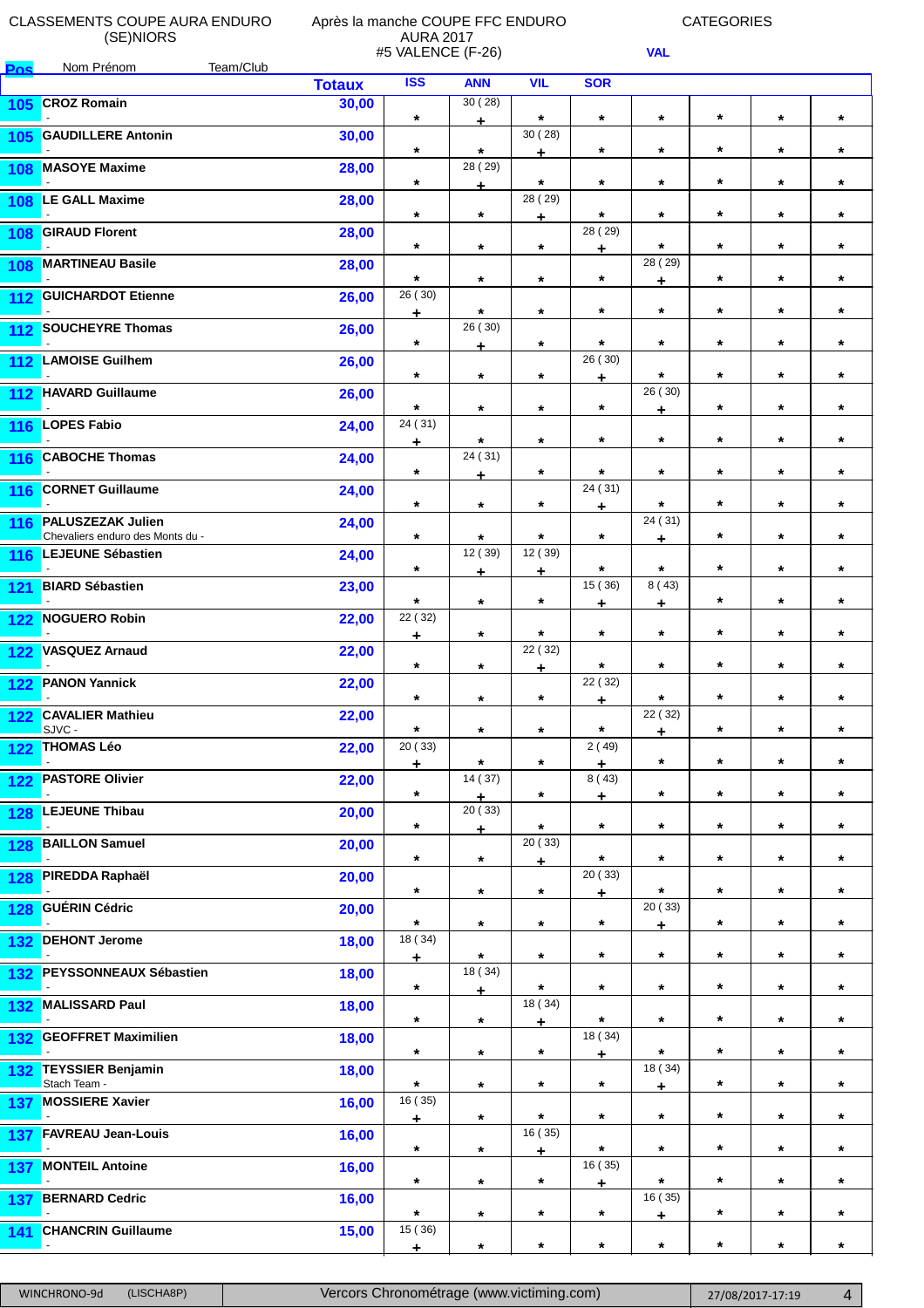**Pos** Nom Prénom Team/Club

### Après la manche COUPE FFC ENDURO AURA 2017 #5 VALENCE (F-26)

CATEGORIES

|            |                                                           | <b>Totaux</b> | <b>ISS</b>       | <b>ANN</b>               | <b>VIL</b>      | <b>SOR</b>       |              |         |         |         |
|------------|-----------------------------------------------------------|---------------|------------------|--------------------------|-----------------|------------------|--------------|---------|---------|---------|
| 141        | <b>SARAZIN Thibault</b>                                   | 15,00         | $\star$          | 15(36)<br>$\div$         | $\star$         | $\star$          | $\star$      | $\star$ | $\star$ | $\star$ |
| 143        | <b>PEYNET Julien</b>                                      | 14,00         | 14 (37)<br>$\pm$ | $\star$                  | $\star$         | $\star$          | $\star$      | $\star$ | $\star$ | $\star$ |
| 143        | <b>MILORD Jeremy</b>                                      | 14,00         | $\star$          | $\star$                  | $\star$         | 14(37)           | $\star$      | $\star$ | $\star$ | $\star$ |
| 143        | <b>TIPPETT Adrien</b>                                     | 14,00         | $\star$          | $\star$                  | $\star$         | ۰<br>$\star$     | 14 (37)<br>٠ | $\star$ | $\star$ | $\star$ |
| 146        | <b>BONNET Joris</b>                                       | 13,00         | 13 (38)<br>÷     | $\star$                  | $\star$         | $\star$          | $\star$      | $\star$ | $\star$ | $\star$ |
|            | 146 FAVRE-FELIX Sylvain                                   | 13,00         | $\star$          | $\overline{13(38)}$<br>÷ | $\star$         | $\star$          | $\star$      | $\star$ | $\star$ | $\star$ |
| 146        | <b>GAMBIER Edouard</b>                                    | 13,00         | $\star$          | $\star$                  | 13 (38)<br>÷    | $\star$          | $\star$      | $\star$ | $\star$ | $\star$ |
| 146        | <b>CAUSSE Charly</b>                                      | 13,00         | $\star$          | $\star$                  | $\star$         | 13 (38)<br>$\pm$ | $\star$      | $\star$ | $\star$ | $\star$ |
| 146        | <b>MARCON Jean-Benoit</b><br>Cremieu VTT -                | 13,00         | $\star$          | $\star$                  | $\star$         | $\star$          | 13 (38)<br>÷ | $\star$ | $\star$ | $\star$ |
| 151        | <b>MATHIEU Axel</b>                                       | 12,00         | 12 (39)<br>٠     | $\star$                  | $\star$         | $\star$          | $\star$      | $\star$ | $\star$ | $\star$ |
| 151        | <b>THIVOLLE Sylvain</b>                                   | 12,00         | $\star$          | $\star$                  | $\star$         | 12 (39)<br>÷     | $\star$      | $\star$ | $\star$ | $\star$ |
| 151        | <b>DEMURE Nicolas</b><br>Chevaliers enduro des Monts du - | 12,00         | $\star$          | $\star$                  | $\star$         | $\star$          | 12 (39)<br>÷ | $\star$ | $\star$ | $\star$ |
| 154        | <b>ARGENTANO Jérome</b>                                   | 11,00         | $\star$          | 11 (40)<br>÷             | $\star$         | $\star$          | $\star$      | $\star$ | $\star$ | $\star$ |
| 154        | <b>BOUCHUT Thibaut</b>                                    | 11,00         | $\star$          | $\star$                  | 11(40)<br>÷     | $\star$          | $\star$      | $\star$ | $\star$ | $\star$ |
| 154        | <b>CAUSSE Hugo</b>                                        | 11,00         | $\star$          | $\star$                  | $\star$         | 11 (40)<br>÷     | $\star$      | $\star$ | $\star$ | $\star$ |
| 154        | <b>BELLATON Vincent</b><br>stach team -                   | 11,00         | $\star$          | $\star$                  | $\star$         | $\star$          | 11(40)<br>٠  | $\star$ | $\star$ | $\star$ |
| 158        | <b>THIZY Aurélien</b>                                     | 10,00         | 10(41)<br>÷      | $\star$                  | $\star$         | $\star$          | $\star$      | $\star$ | $\star$ | $\star$ |
| 158        | <b>REVENU Thomas</b>                                      | 10,00         | $\star$          | 10(41)<br>÷              | $\star$         | $\star$          | $\star$      | $\star$ | $\star$ | $\star$ |
| 158        | <b>ARIBERT Rudy</b>                                       | 10,00         | $\star$          | $\star$                  | $\star$         | 10(41)<br>÷      | $\star$      | $\star$ | $\star$ | $\star$ |
| 158        | <b>GONNET Sébastien</b><br>Team Klairette -               | 10,00         | $\star$          | $\star$                  | $\star$         | $^\star$         | 10(41)<br>÷  | $\star$ | $\star$ | $\star$ |
| 162        | <b>PONS Sébastien</b>                                     | 9,00          | 9(42)<br>$\pm$   | $\star$                  | $\star$         | $\star$          | $\star$      | $\star$ | $\star$ | $\star$ |
| 162        | <b>BLANCHARD Erwan</b>                                    | 9,00          | $\star$          | $\star$                  | 9 (42)<br>÷     | $\star$          | $\star$      | $\star$ | $\star$ | $\star$ |
| 162        | <b>MASSION Loic</b>                                       | 9,00          | $\star$          | $\star$                  | $\star$         | 9(42)<br>÷       | $\star$      | $\star$ | $\star$ | $\star$ |
| 162        | <b>EXTIER Julien</b><br>Passe partout vtt macon -         | 9,00          | $\star$          | $\star$                  | $\star$         | $\star$          | 9(42)<br>÷   | $\star$ | $\star$ | $\star$ |
| 166        | <b>MAGNAUD Stéphane</b><br>$\sim$                         | 8,00          | 8(43)<br>$\div$  | $\star$                  | $\star$         | $\star$          | $\star$      | $\star$ | $\star$ | $\star$ |
| 166        | <b>FOARE William</b>                                      | 8,00          | $\star$          | $\overline{8}$ (43)<br>÷ | $\star$         | $\star$          | $\star$      | $\star$ | $\star$ | $\star$ |
| 166        | <b>COURSIMAULT Antoine</b>                                | 8,00          | $\star$          | $\star$                  | 8(43)<br>÷      | $\star$          | $\star$      | $\star$ | $\star$ | $\star$ |
| 169        | LEROY Rémi                                                | 7,00          | $\star$          | $\star$                  | $\star$         | $\star$          | 7(44)<br>٠   | $\star$ | $\star$ | $\star$ |
| 169        | <b>DUARTE Nelson</b>                                      | 7,00          | 7(44)<br>÷       | $\star$                  | $\star$         | $\star$          | $\star$      | $\star$ | $\star$ | $\star$ |
| 169        | <b>MAIROT Julien</b>                                      | 7,00          | $\star$          | 7(44)<br>$\div$          | $\star$         | $\star$          | $\star$      | $\star$ | $\star$ | $\star$ |
| 169        | <b>MASSEN Stéphane</b>                                    | 7,00          | $\star$          | $\star$                  | $\star$         | 7(44)<br>÷       | $\star$      | $\star$ | $\star$ | $\star$ |
| 173        | <b>MARTIN Yann</b>                                        | 6,00          | 6(45)<br>٠       | $\star$                  | $\star$         | $\star$          | $\star$      | $\star$ | $\star$ | $\star$ |
| 173        | <b>BABIC Florent</b>                                      | 6,00          | $\star$          | $\star$                  | $\star$         | 6(45)<br>٠       | $\star$      | $\star$ | $\star$ | $\star$ |
| 175        | <b>FREDERIC David</b>                                     | 5,00          | 5(46)<br>$\pm$   | $\star$                  | $\star$         | $\star$          | $\star$      | $\star$ | $\star$ | $\star$ |
| 175        | <b>ALBARRAS Gaetan</b>                                    | 5,00          | $\star$          | $\star$                  | 5(46)<br>$\div$ | $\star$          | $\star$      | $\star$ | $\star$ | $\star$ |
| <b>175</b> | <b>VOCALE Jean-Arnaud</b>                                 | 5,00          | $\star$          | $\star$                  | $\star$         | 5(46)<br>÷       | $\star$      | $\star$ | $\star$ | $\star$ |